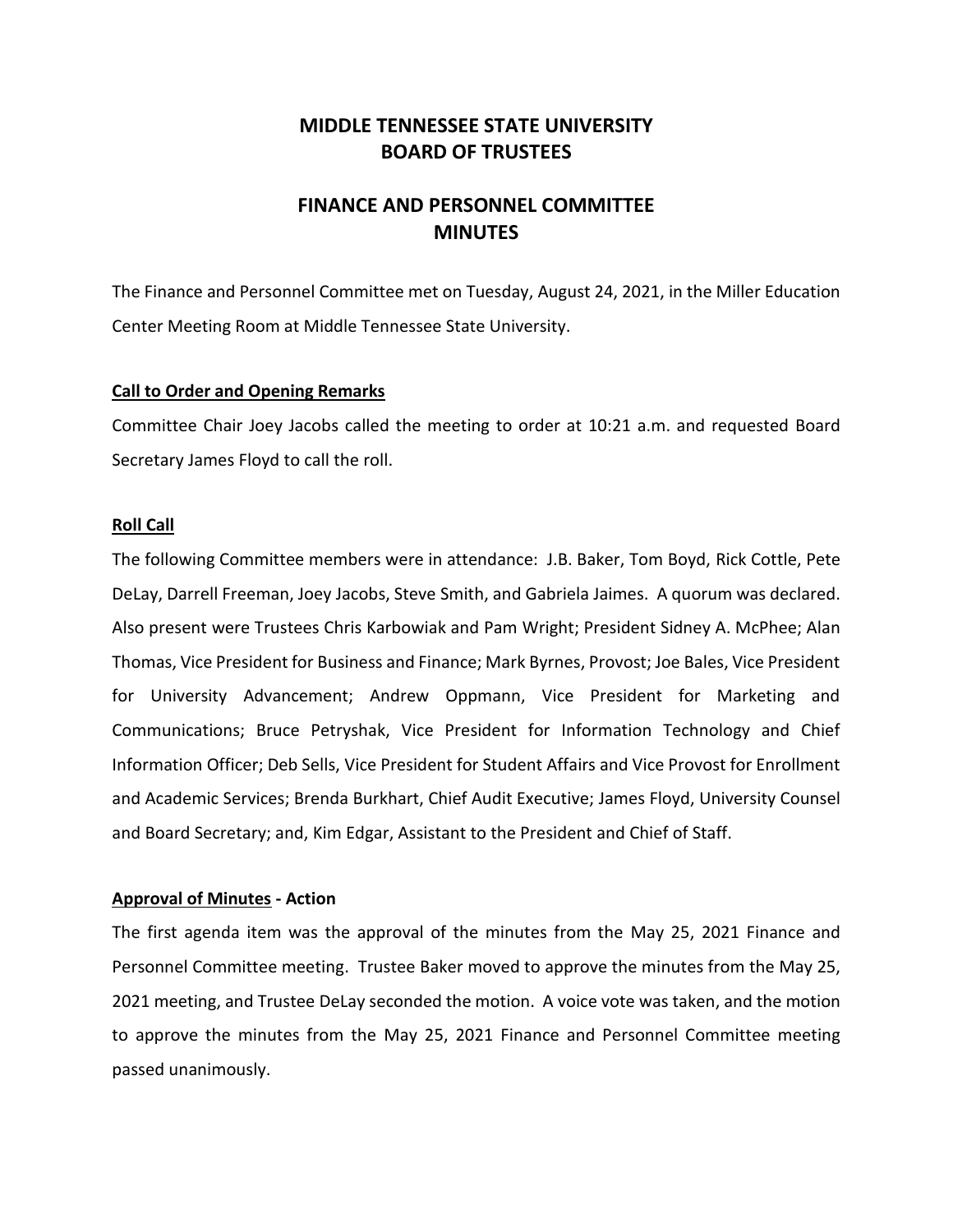# **Permanent Appointment of Assistant to the President for Institutional Equity and Compliance And Title IX Coordinator - Action**

The second agenda item was a recommendation by Dr. McPhee for the permanent appointment of Ms. Christy Sigler as Assistant to the President for Institutional Equity and Compliance/Title IX and Title VI Coordinator. Trustee DeLay made a motion to approve the permanent appointment of Ms. Christy Sigler as Assistant to the President for Institutional Equity and Compliance/Title IX and Title VI Coordinator. Trustee Boyd seconded the motion. A voice vote was taken, and the motion to approve the permanent appointment of Ms. Christy Sigler as Assistant to the President for Institutional Equity and Compliance/Title IX and Title VI Coordinator passed unanimously.

# **Capital Outlay Project Submittal – Action**

The next agenda item was a recommendation for approval of the FY 2022-23 Capital Outlay Request for Renovations to Kirksey Old Main (KOM) and Rutledge Hall. Bill Waits, Assistant Vice President for Campus Planning, provided a brief overview of the scope of the project and noted that the request for state funding must be submitted to the Tennessee Higher Education Commission (THEC) by September 15. He also informed the Committee that THEC had notified the University on August 11 of the opportunity to submit a second capital outlay project focused on workforce development and community outreach. Mr. Waits stated that MTSU plans to submit a second project request for a new building associated with the Aerospace Department and flight training program. If approved, the building will house briefing rooms and classrooms, along with a new hangar. The second submittal is due October 15.

Trustee Freeman made a motion to approve the FY 2022-23 Capital Outlay requests, and Trustee DeLay seconded the motion. A voice vote was taken, and the motion to approve the FY 2022- 23 Capital Outlay requests passed unanimously.

# **Stadium Debt Service Fee Revision – Action**

Mr. Thomas presented the next agenda item concerning a request for approval to extend the current debt service fee on the Stadium Expansion project beyond the maturity date of FY 2027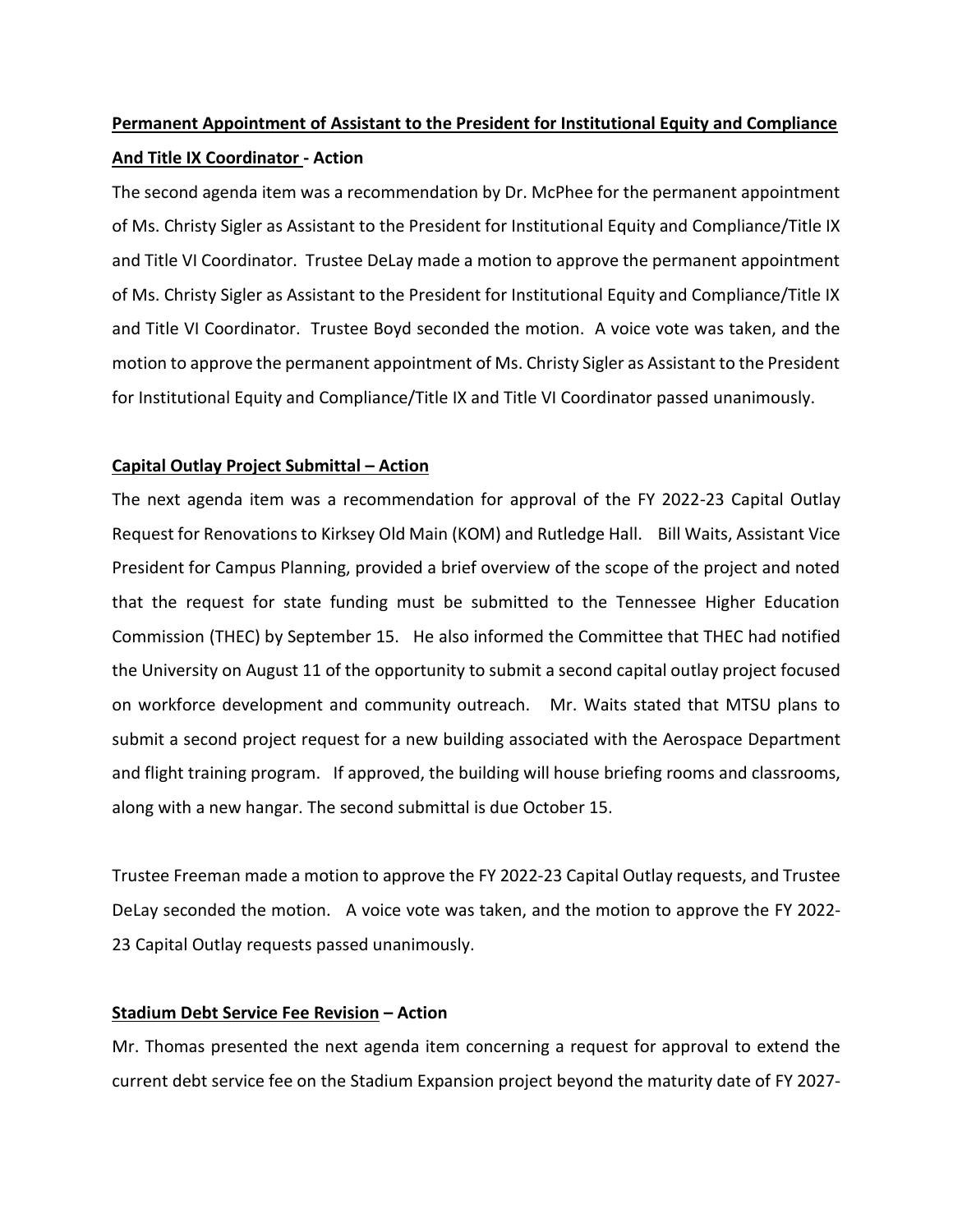28. This extension would provide another revenue source for the Student Athlete Performance Center project, which is currently funded by the athletic capital fee only. The debt service fee related to the stadium expansion project is \$45 per credit hour, and the athletic capital fee is set at \$40 per credit hour. He noted that the annual combined revenue generated from both fees is approximately \$3.2 million and would provide most of the funding needed to repay \$61 million in borrowing over a 30-year term.

Chairman Smith made a motion to approve the request to extend the current debt service fee on the Stadium Expansion project beyond the maturity date of FY 2027-28, and Trustee Boyd seconded the motion. A voice vote was taken, and the motion passed unanimously.

#### **Corporate Partnership Rate – Action**

The fourth agenda item was a recommendation for approval of an adjustment to the Corporate Partnership Rate. Mr. Thomas reported that the University's Corporate Partnership Rate, equal to the current in-state rate, does not provide corporations operating in Tennessee with an incentive to partner with the University since their employees are already eligible for in-state rates. Therefore, the University recommends adjusting the Corporate Rate to reflect an 18% discount off the undergraduate and graduate in-state tuition ratesto attract additional corporate partners. This would set the Corporate Rate at approximately \$250 for undergraduate students and \$428 for graduate students, effective with the 2021-22 academic year. The rates would adjust proportionately with future increases in the University's tuition rates.

Chairman Smith made a motion to adjust the Corporate Rate to reflect an 18% discount off the undergraduate and graduate in-state tuition rates, and Trustee DeLay seconded the motion. A voice vote was taken, and the motion to adjust the Corporate Rate passed unanimously.

#### **Compensation – Action**

Kathy Musselman, Assistant Vice President for Human Resources, presented information concerning a recommendation to provide a salary increase for MTSU employees. She informed